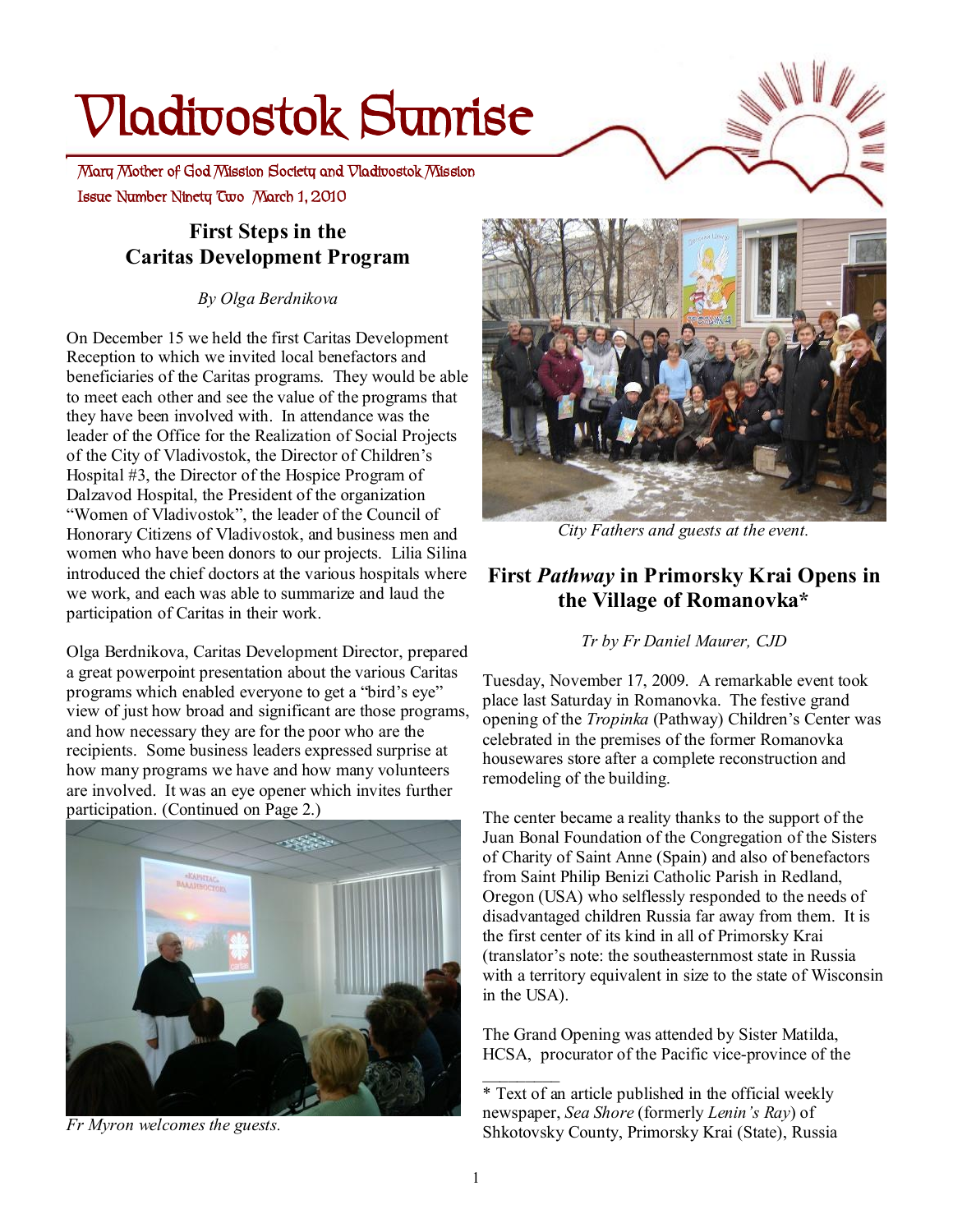Sisters of Charity of Saint Anne. She was representing the Joyful emotions, even to the point of tears, were common provincial superior, Sr. Milagros, HCSA, who was unable to attend because of a similar previous engagement in China. It was this vice province of the international congregation of Catholic religious sisters that was most responsible for seeing the creation of the *Tropinka* Center through to completion. Also in attendance were members of the Sisters of Saint Anne's community in Vladivostok and Catholic priests from Romanovka, Vladivostok and Nakhodka. Government representatives of Romanovka village, Shkotovsky County and neighboring towns and villages also took part in the ceremonies.



*Up to 60 children per day have been gathering at the new facility.* 

With the help of a slide show specially created for the occasion, the director of the new center Sister Marina Malinina, HCSA related how over the course of 13 years the sisters have worked in the village of Romanovka, offering their help to disadvantaged families and children. She stated that this help has never been dependent on the religion of the recipients, and that the children's center will not be used for only specifically religious activities. Rather it will at the service of all children from the ages of 6 to 16. Here the children will be able to be fed, to relax, to study, to read and to play. Because the village has wanted to widen and to improve its after-school activities for children, the center's staff also plans to provide lessons in art, music, foreign languages, interior design and handicrafts.

As he inspected the kitchen, cafeteria, activities rooms, library and recreational facilities Shkotovsky County Board president Viktor Mikhailov voiced his strong approval of the pedagogical and social-work aspects of the center's program and also of the renovation of the building that is now available for the county's children.

among all who were invited to speak formally at the opening ceremonies. One of the older speakers reminded the assembled crowd that many years ago this same building acted as a temporary sports center for the village school located next door before the present school gymnasium was built, so it is suitable that the building has now been returned to the use of the children of the village. Here they will not only find a warm welcome and much needed extra nutrition for their growing bodies but also they will be able to receive additional skills and grow in their intellectual pursuits.

At the opening ceremonies many warm words were addressed to Lyudmila Esen, volunteer member of the village's Women's Council, who for many years has worked with disadvantaged children, caring for their nutritional and clothing needs with resources from charitable foundations. For her dedication, care and guidance of village children she was called forward by Speaker of the Legislative Assembly of Primorsky Krai Viktor Gorchakov to receive a special certificate of commendation.

Some invited guests came with gifts for the new center, among which was a new computer for the children's use. Speaking of gifts, the center is still in need of furnishings, books, appliances, musical instruments and many other items. Therefore gifts from individuals, charitable organizations and business enterprises will be gratefully accepted.

Notwithstanding these needs, this coming week will see the beginning of the planned programs for children that will be implemented by the center's professional and volunteer staff. This newspaper will be sure to carry further articles about the first steps of *Tropinka*, the only center of its kind in the entire state.

#### (Continued from Page 1)

Money collected at the event was used to buy a patient transportation cart for the Hospice, and will be used for transportation costs for the training seminars for Women's Support Centers volunteers which is scheduled for July. The next program for the Caritas development project will be a charitable auction in connection with the Universal Children's Day in June.

At the end of the program the participants were treated to refreshments and a private organ concert in the church.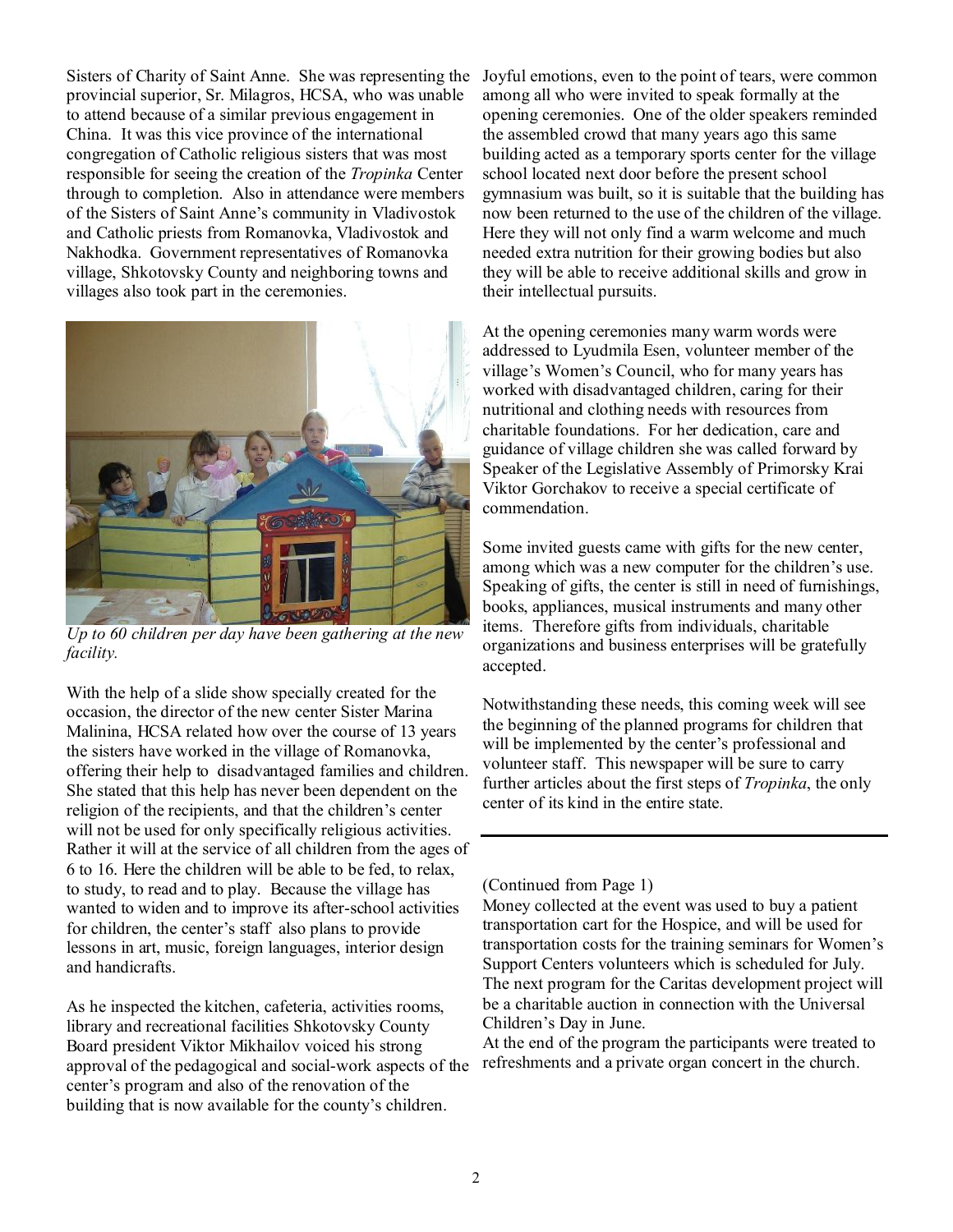

*The Hospice Director thanking Caritas Director Lilia Silina (l.) for the work of our volunteers.* 

*There were refreshments before the concert.* 



## **Four Long-Term Volunteers Brighten Kids' Winter**

*By V Rev Myron Myron Effing, C.J.D.* 

This winter we've had four long-term volunteers, including Sisters Mary Stella and Catherine Marie of Sisters in Jesus the Lord from Kansas City, MO. The lay women are Mary Slattery from Wisconsin, and Jenna Himsl of Golden Valley, MN. They were here for some of the coldest weather with high winds that we can remember, and for the biggest snowfall in years. What heroines!

Mary put it this way: "Hi, my name is Mary Slattery. I'm from southwestern Wisconsin. In November, I came to Russia to spend three months volunteering. I initially wanted to go to Africa to work at an orphanage, but felt

called to come here. God has a strange sense of humor for me and my hatred for winter! While in Vladivostok, I have spent time at orphanages, as well as at a hospice in the city. My favorite group of kids has been the lHIVpositive toddlers. They are so animated and energetic! They have been a delight to spend mornings with, as they fight over my lap and shout out, "Auntie!" in Russian. After three months here, I am very much ready to go home. I am grateful for the graces I have been given during my time here; the beautiful infants, kids and elderly I've been able to come to know; and the realization of all I've taken for granted back in the states. May God Bless Fr Myron, Fr Dan, and all other religious who have dedicated their lives to bringing Christ to the people of Russia."

And Jenna said, "It's hard to believe that my three months in Russia are already coming to an end! After studying Russian history and the Russian language as an undergrad, I was eager to put my Russian to some beneficial use. This desire—and a lot of internet searching!—led me to Vladivostok. The experience I have had here is one that I will remember for all of my life. The challenges and joys of working in the orphanages and hospice of the city have broadened both my understanding of Russia and my understanding of myself. Moreover, from singing in the Sunday Mass choir to trying my luck at Russian baby talk at the orphanage, I think I can claim that my years of learning Russian verbs have been put to good use. Thank you, Most Holy Mother of God Parish for giving me this chance, and May God Bless you all!"



*Mary Slattery with her hands full.* 

#### **Remember "Mary Mother of God Mission Society" in your will.**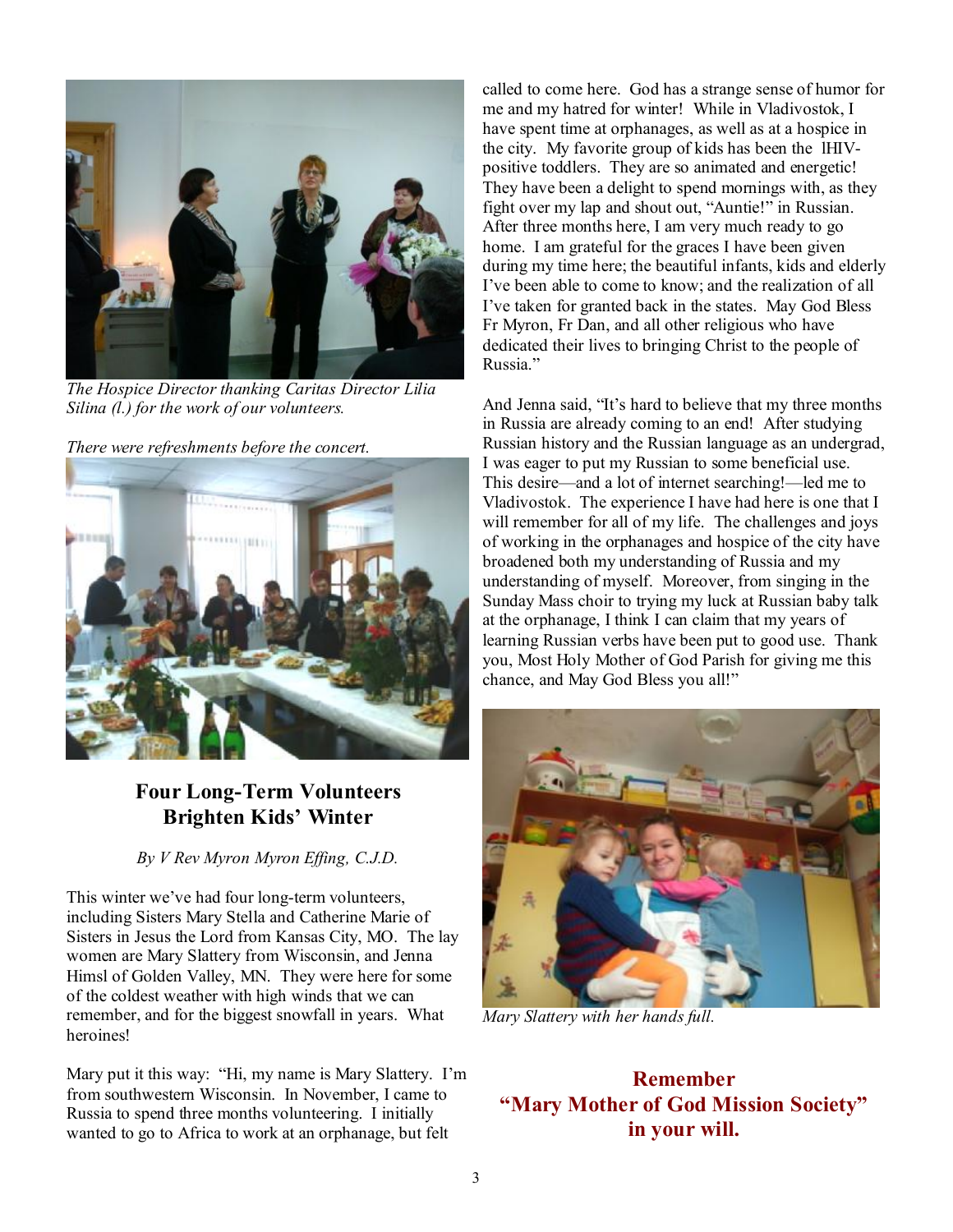

*Jenna Himsl speaks Russian, which didn't exactly help with communications with this young contingent.* 

*New Year's party, anyone?* 



*The floor is the best place to play.* 



*Floor puzzles brought by other American volunteers were great for the boys.* 

*These older kids are from "Sails of Hope" Children's Home. This is Sr Catherine Marie with new friends.* 





*Sr Stella working at the Hospice.*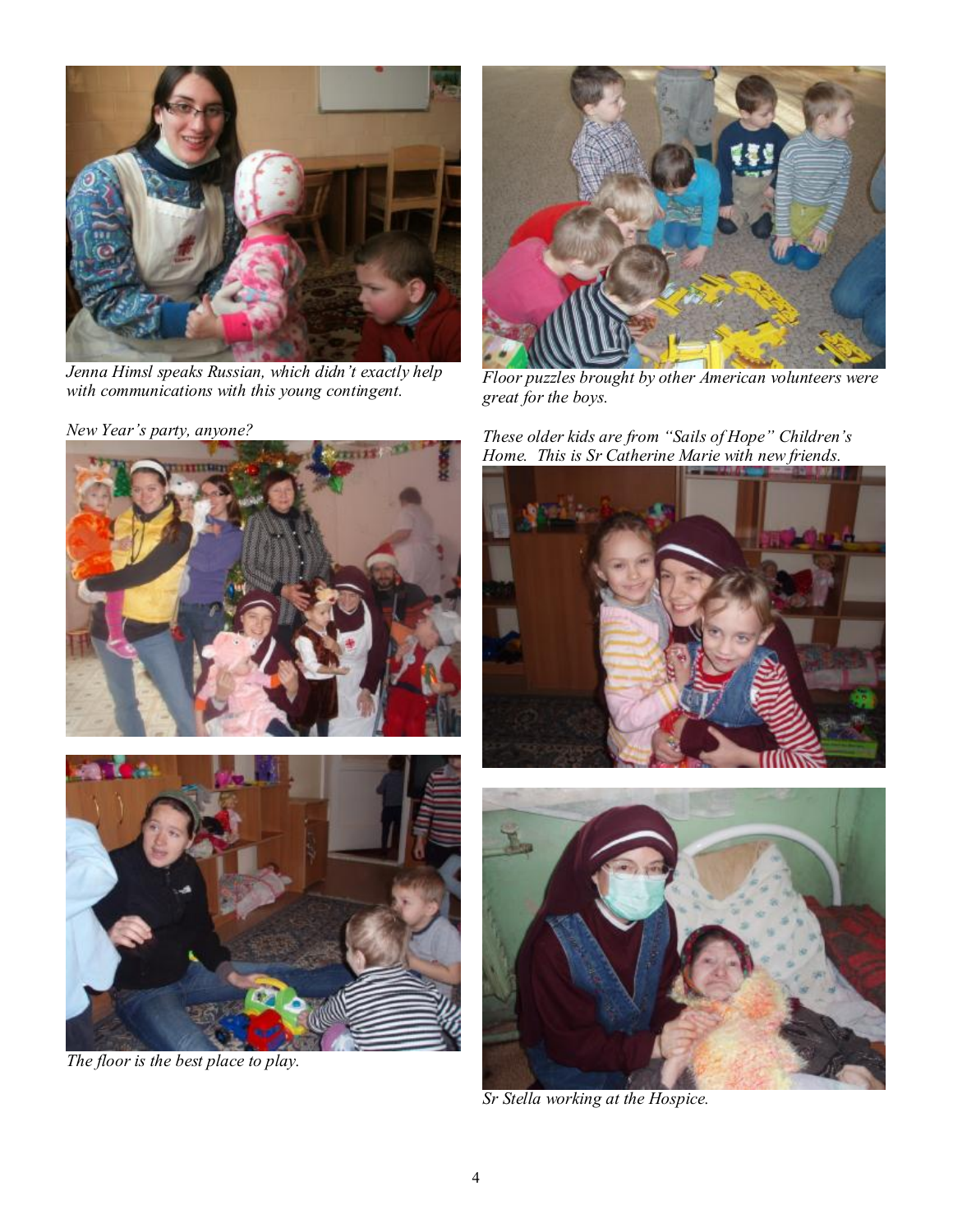#### **News Notes**

*by V Rev Myron Effing, C.J.D* 

• We decided that "The Last Supper" by Leonardo DaVinci would make a fitting connection between the stained glass window of the Crucifixion and the tabernacle for the Blessed Sacrament in the chapel. A California donor was happy to pay for the copying process. Fr Daniel hung the painting in January, in time for the consecration of the chapel altar which we expect Bishop Kirill will do when me visits in March. During the day, the window dominates the space over the tabernacle. At night, the painting dominates.



*"The Last Supper" when Jesus instituted the Blessed Sacrament and dedicated himself to his Crucifixion for us.* 

• The Federal Government of Russia is talking about returning all church property that was confiscated during the Communist regime. Perhaps we will receive the churches in Blagoveschensk and Khabarovsk back!

• The Evangelization Department was complaining that the computers in their offices were too old, too slow, and often broke down. But we didn't have the resources to upgrade to better equipment. Then at Christmas a benefactor wrote to say that she was sending us a Christmas present of \$5000 to buy whatever we needed. Now all the computers in the offices are new with flat screens and more memory! A couple of the old ones will still get some use, though. Thanks, Dee!

• On Sunday January 31 Vladivostok parishioners had a 10th anniversary "pomenki" (Remembrance Meal) in honor of a very influential parishioner who died ten years ago, Yadviga Frantsevna Zelinskaya, so helped with the process of the return of the church building to the parish. They enjoyed the pomenki so much that now they want to do all the  $10<sup>th</sup>$  anniversaries--Sort of Russia's answer to the parish spaghetti supper.

● From Dr Gerri Kelley: "After the last Roman Catholic priest in Vladivostok was arrested in December 1931 and sent to the gulag, a small number of parishioners continued to gather to pray the rosary. In the autumn of 1937, five of them were arrested, tried on charges of espionage, and executed at 6:00 pm on February 3, 1938. Miroslava Efimova describes these men, their families, and the harrowing events of their arrest in *Harsh Vineyard: A History of Catholic Life in the Russian Far East"*, available at our website.

If you're interested in learning more about the history of the Russian Far East, a very good place to start is *The Russian Far East: A History*, by John J. Stephans (Stanford University Press, 1994). Stephans gives the following description of the broader context in which our Catholic parishioners died:

> "The precise magnitude of the human toll in the Far East during 1937-38 is unlikely ever to be known. According to Lyushkov, about 200,000 were arrested (7,000 shot) or deported during his ten-month sojourn in Dalkrai [Far East] (August 1937 – June 1938). These figures do not take into account deaths in NKVD-administered labor camps [gulags] in the Northeast. Nor do they include the victims of his predecessors [early 1937] and successors [late 1938]." p. 220

"Terror cut down thousands of nameless victims tagged as enemies of the people as a result of personal scores, quota-filling zeal, and mistaken identities. Vladivostok oldtimers recall how each night corpses were dumped into mass graves near Egersheld Cemetery. A Far Eastern Katyn awaits excavation at Glukhaya Hill near the Ussuri Line." (p. 221)

Thousands will unfortunately always remain "nameless victims," but thanks to the Vladivostok parish, five of them are known and honored each year on February 3. (The five "last parishioners" were Jan Strudzinski, Marcin [Martin] Malinewski, Sigizmund Brzezinski, Antonij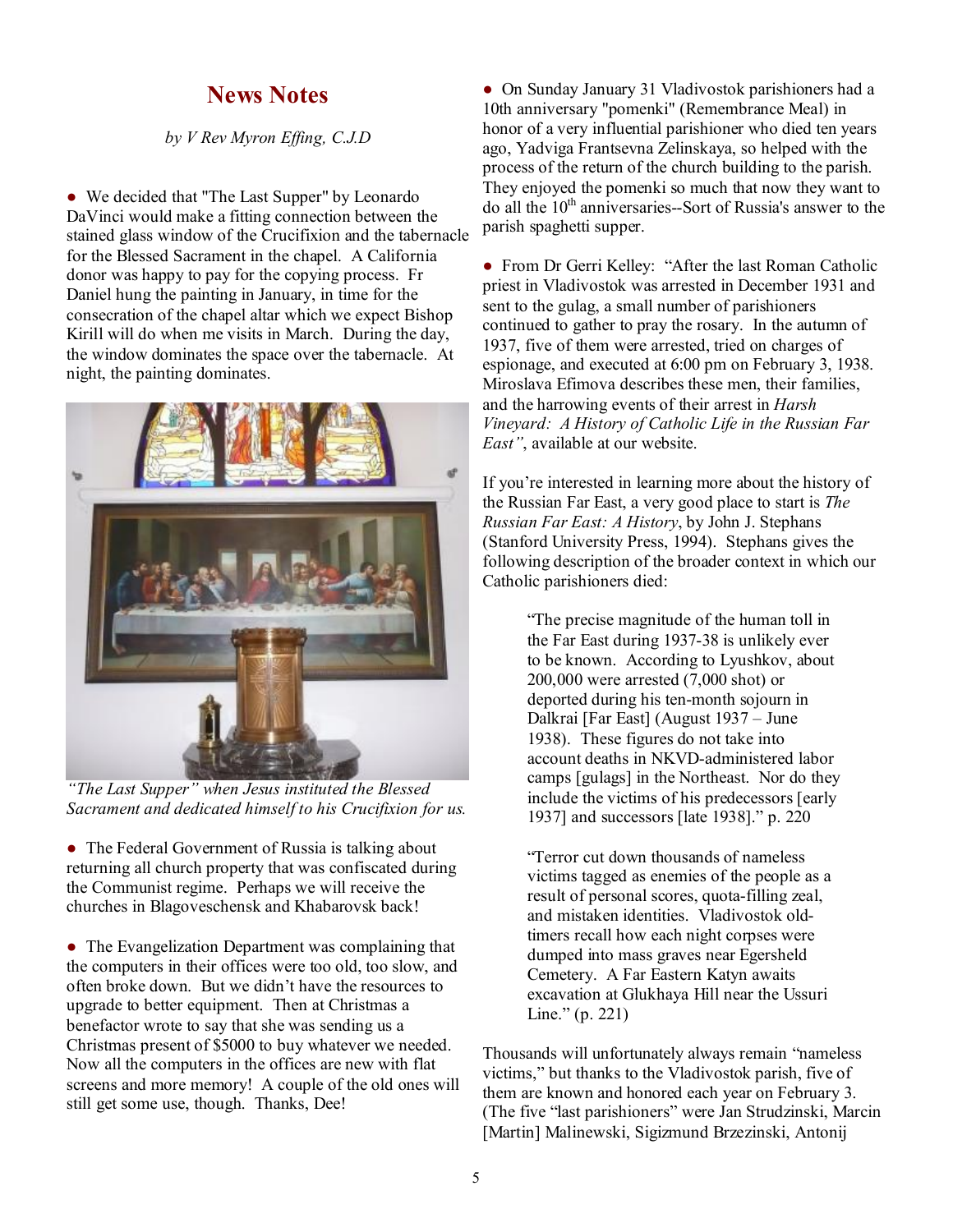[Anthony] Gerasimuk, and his son Walerij [Valerian] Gerasimuk. Their death sentence reads that they were members of a Polish religious-nationalistic antirevolutionary organization, which is how the Communist authorities viewed the Catholic parish.)

● *Hide Me Within Thy Wounds: The Persecution of the Catholic Church in the USSR* by I.I. Osipova, translated from Russian to English by Malcolm Gilbert, Germans from Russia Heritage Collection, North Dakota State University Libraries, Fargo, North Dakota, 2003, 219 pages, illustrated, softcover. The book is available at the Germans from Russia Heritage Collection website: <http://library.ndsu.edu/grhc/order/general/osipova.html>

I recommend this book, and am so happy it is now available in English! In 1917 there were approximately two million Catholics in Russia. By 1939 the Catholic Church in Russia had for all practical purposes been annihilated. This spiritual holocaust is described in this book.

● Last Fall, the Challenge Girls Club from Holy Trinity Catholic Church in Manassas, VA organized a wonderful Walk-A-Thon fundraiser for our mission. Here's what Elizabeth Block, President of the Gainsville Chapter wrote: "The girls did a lovely job of raising \$2001 for your mission, despite bad weather and the swine flu running through the club. The girls are praying for you and the work you do, and hope the money raised will go to help the salvation of souls and the care of the needy under your care." Many thanks to The Challenge Girls Club, Elizabeth and Fr. Francis Peffley, Pastor of Holy Trinity, for your hard work and prayers.



*Challenge Girls Club from Holy Trinity Catholic Church in Manassas, VA: Clare Starrs, Bridget Nelson, Fatima Charlotte Davies, Kristen Davies, Cecilia Starrs, Melanie Lawrence, Ashley Maxson. God bless you!* 

• For my birthday in February my helpers gave me a box of building blocks. It's time for my second childhood, do you think? (69 year old.)



*Happy Birthday, Fr Myron!* 

The parish kids sang me this song, or something similar:

Once upon a time on Tver Street walked an angel all in gold. How strange to see a sad angel! Strange indeed to behold!

He had had a fight, yes, really! With the one he always saved. They just couldn't get together, Though the street with gold was paved.

Then a cat stopped him, and said, "You're an angel gone berzerk! Angels just can't be sad or drear! You're not an angel but a jerk!"

It happened that a boy on Yam Street Was walking sadly, too. "Where is my protector, my guardian? I just don't have a clue!"

At the corner the sad boy and the sad angel—Bang! They hit each other hard. Sudden light and lots of motion. Pain has such a great reward.

"Where have you been, my favorite friend?" "I was so alone and it was so scary," "without you, my old pal and bud, I just never could be merry!"

Even today they stay together, The angel always flying near Just where he should be, too, Guarding his favorite dear.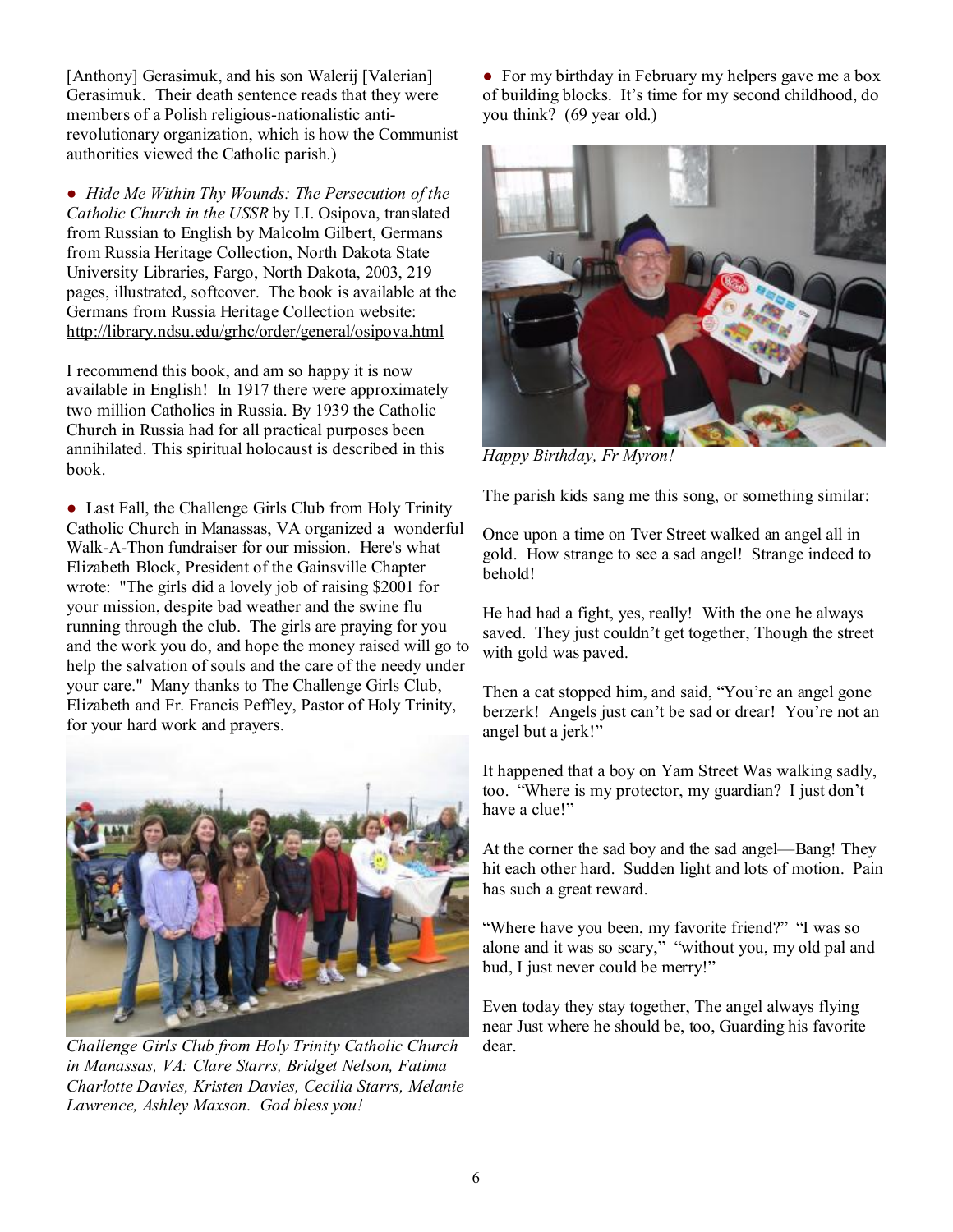## **Opportunities**

▼ The 13<sup>th</sup> Day Movie Fundraiser in your local parish hall or theatre! Three separate showings in Virginia, Indiana and California have been a tremendous success. It's really fun and easy to organize! Contact the mission office at 209-408-0728 to find out how!

♥ Mission Book Faire Event. This is a fun activity for sister parishes, youth teams or anyone who wishes to help. Ask your pastor if you can hold a mission book faire at your parish. We have many DVDs and titles from Chesterton and the writings of St Benedict XVI and Bibles. Others on the Jesus, Mary, the saints, and children's titles. A fun and easy way to help the mission! Contact the mission office at 209-408-0728 for information.

♥ Many thanks to Bruce Gnatowski for his suggestion of "City Captains". We are looking for people who would like to help us develop our Speaker's bureau within your local area. Please contact the mission office at 209-408- 0728 for more information.

♥ Can you help? If you live within driving distance of these conferences, we can sure use representatives to distribute literature for us. Please call the mission office 209-408-0728

- o April 6 8 Minneapolis, MN National Catholic Educator's Association Conf.
- o April 24-25, St Charles, IL, Totally Yours Conference
- o May 21-22, Seattle, WA, Northwest Catholic Family Education Conference
- o April 24-25, St Charles, IL, Totally Yours Conference
- o June 2 4, New Orleans, LA Catholic Media Convention
- o June 24-26, Pittsburgh, PA, National Right to Life Convention

♥ Hooded sweatshirts available. "Vladivostok, Russia" in **Sisters in Jesus the Lord: Phone:** 1-(816) 353-2177 Cyrillic letters on the front. Heavyweight. Many colors. Sizes S – XXXL. Contact the Mission office at 209-408- 0728 (Fr Myron, do we have room to add the picture of the sweatshirt from last issue here?)

♥ Many thanks to CA supporters who have used their SHARES cards at Save Mart, Luckys, SMART Foods and FoodMaXX stores. The mission received a \$2100 check for last quarter. That's over \$6000 raised so far from this program. If you live near any of these grocery stores, call

the mission office for your encoded card (no personal information is on this card) Pass them out to your friends and family. It costs you nothing! The clerk scans the card at checkout and Save Mart Corp will donate 3% of your grocery tab to Mary Mother of God Mission Society! Thank you!

♥ We have eight Guardian Angels kids sponsored. 14 are currently waiting for sponsorship. Want to sponsor a child?



*The Irresistibles.* 

#### **How to Communicate with Us**

#### **Internet**

Russian language: [www.catholic.vladivostok.ru](http://www.catholic.vladivostok.ru) English language: [www.vladmission.org](http://www.vladmission.org) Sisters in Jesus the Lord in English: [www.cjd.cc](http://www.cjd.cc)

**Office in Russia: Phone and FAX:** 011-7-4232-26-96-14

myron@eatholic.vladivostok.ru daniel@eatholic.vladivostok.ru

**Office in California: Phone and FAX:** 1-(209) 408-0728 Mary Mother of God Mission Society 1736 Milestone Cir Modesto CA 95357 usoffice@vladmission.org

7049 Blue Ridge Blvd Raytown, MO 64133 www.ejd.co

**Vladivostok Sunrise** Edited and produced in Russia by V Rev Myron Effing, C.J.D. Printed in St Paul MN by Sexton Printing, Inc. Assembled for mailing by Nativity Parish, St Paul, Minnesota.

#### **Remember "Mary Mother of God Mission Society" in your will.**